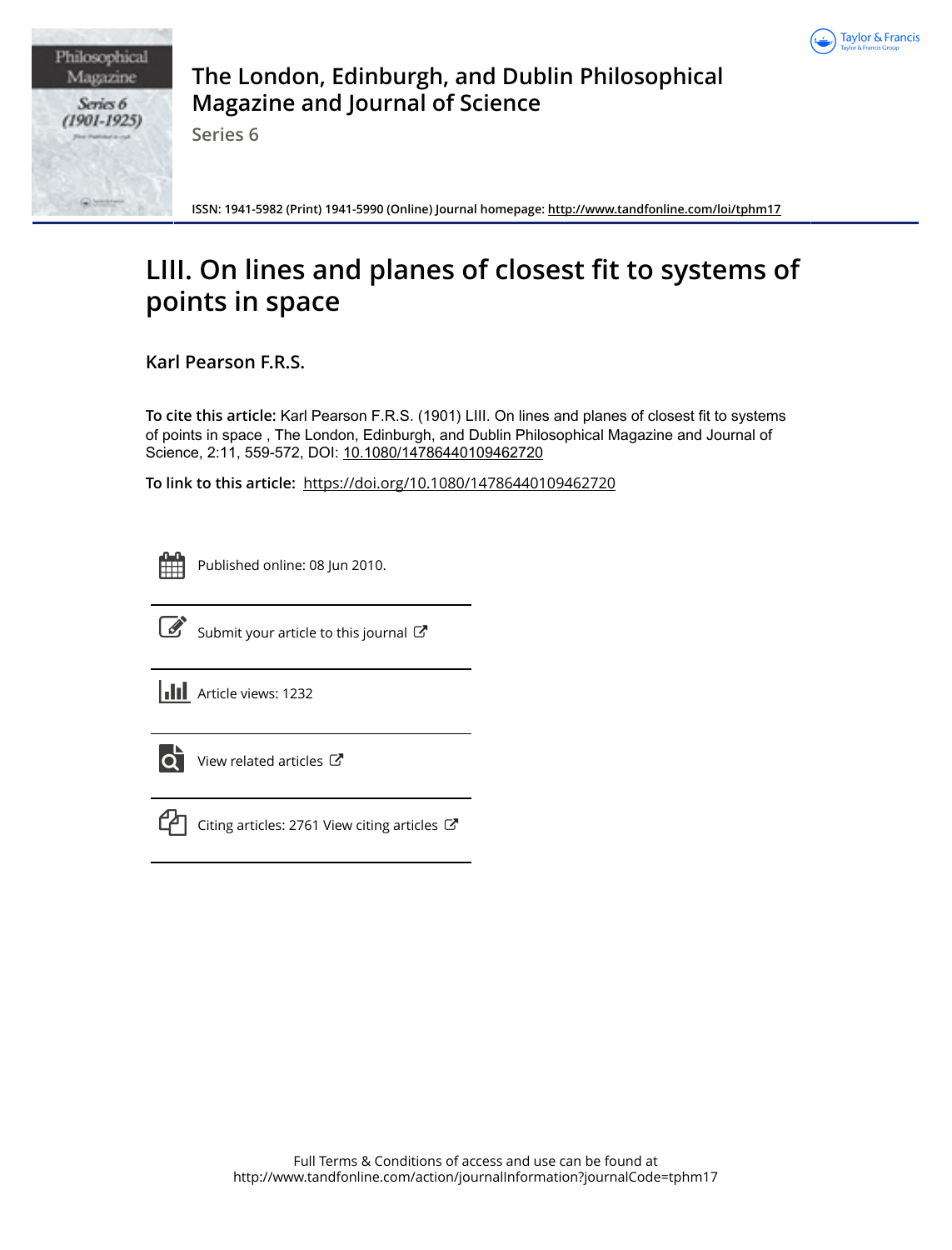#### LIII. On Lines and Planes of Closest Fit to Systems of Points *in Space. By* KARL PEARSON, *F.R.S., University College, London \*.*

 $(1)$   $\mathbb{T}N$  many physical, statistical, and biological investigations it is desirable to represent a system of points in plane, three, or higher dimensioned space by the " best-fitting" straight line or plane. Analytically this consists in taking

$$
y = a_0 + a_1 x, \text{ or } z = a_0 + a_1 x + b_1 y,
$$
  
or 
$$
z = a_0 + a_1 x_1 + a_2 x_2 + a_3 x_3 + \dots + a_n x_n,
$$

where y, x, 2,  $x_1, x_2, \ldots, x_n$  are variables, and determining the " best " values for the constants  $a_0, a_1, b_1, a_0, a_1, a_2, a_3, \ldots a_n$ in relation to the observed corresponding values of the variables. In nearly all the cases dealt with in the text-books of least squares, the variables on the right of our equations are treated as the independent, those on the left as the dependent variables. The result of this treatment is that we get one straight line or plane if we treat some one variable as independent, and a quite different one if we treat another variable as the independent variable. There is no paradox about this; it is, in fact, an easily understood and most important feature of the theory of a system of correlated variables. The most probable value of  $y$  for a given value of  $x$ , say, is not given by the same relation as the most probable value of  $x$  for a given value of  $y$ . Or, to take a concrete example, the most probable stature of a man with a given length of leg  $l$  being  $s$ , the most probable length of leg for a man of stature  $s$  will not be  $l$ . The "best-fitting" lines and planes for the cases of  $z$  up to  $n$  variables for a correlated system are given in my memoir on regression  $\dagger$ . They depend upon a determination of the means, standard-deviations, and correlation-coefficients of the system. In such cases the values of the independent variables are supposed to be accurately known, and the probable value of the dependent variable is a scertained.

(2) In many cases of physics and biology, however, the " independent" variable is subject to just as much deviation or error as the "dependent" variable. We do not, for example, know  $x$  accurately and then proceed to find  $y$ , but both x and y are found by experiment or observation. We observe  $x$  and  $y$  and seek for a unique functional relation between them. Men of given stature may have a variety

9 Communicated by the Author.

 $\dagger$  Phil. Trans. vol. clxxxvii. A, pp. 301 *et seq.*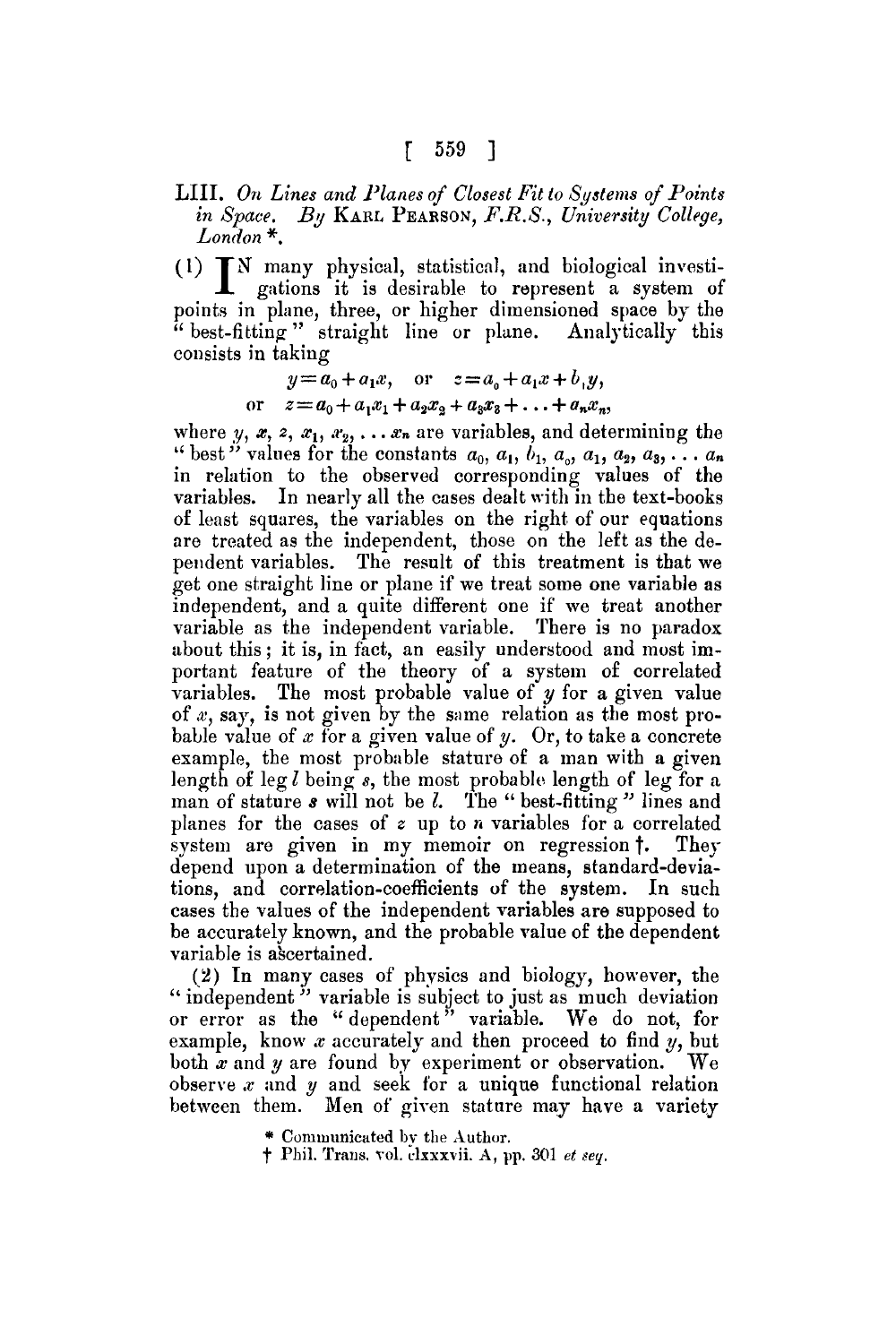of leg-lengths; but a point at a given time will have one position only, although our observations of *both* time and position may be in error, and vary from experiment to experiment. In the case we are about to deal with, we suppose the observed variables--all subject to error--to be plotted in plane, three-dimensioned or higher space, and we endeavour to take a line (or plane) which will be the "best fit" to such a system of points.

Of course the term " best fit" is really arbitrary; but a good fit will clearly be obtained if we make the sum of the squares of the perpendiculars from the system of points upon the line or plane a minimum.

For example :—Let  $P_1, P_2, \ldots, P_n$  be the system of points with coordinates  $x_1, y_1; x_2, y_2; \ldots x_n, y_n$ , and perpendicular distances  $p_1, p_2, \ldots p_n$  from a line A B. Then we shall make

$$
U = S(p^2) = a minimum.
$$

If y were the dependent variable, we should have made

$$
S(y'-y)^2 = a minimum
$$

(y' being the ordinate of the theoretical line at the point x which corresponds to *y),* had we wanted to determine the best-fitting line in the usual manner.



Now clearly  $U = S(p^2)$  is the moment of momentum, the second moment of the system of points, supposed equally loaded, about the line AB. But the second moment of a system about a series of parallel lines is always least for the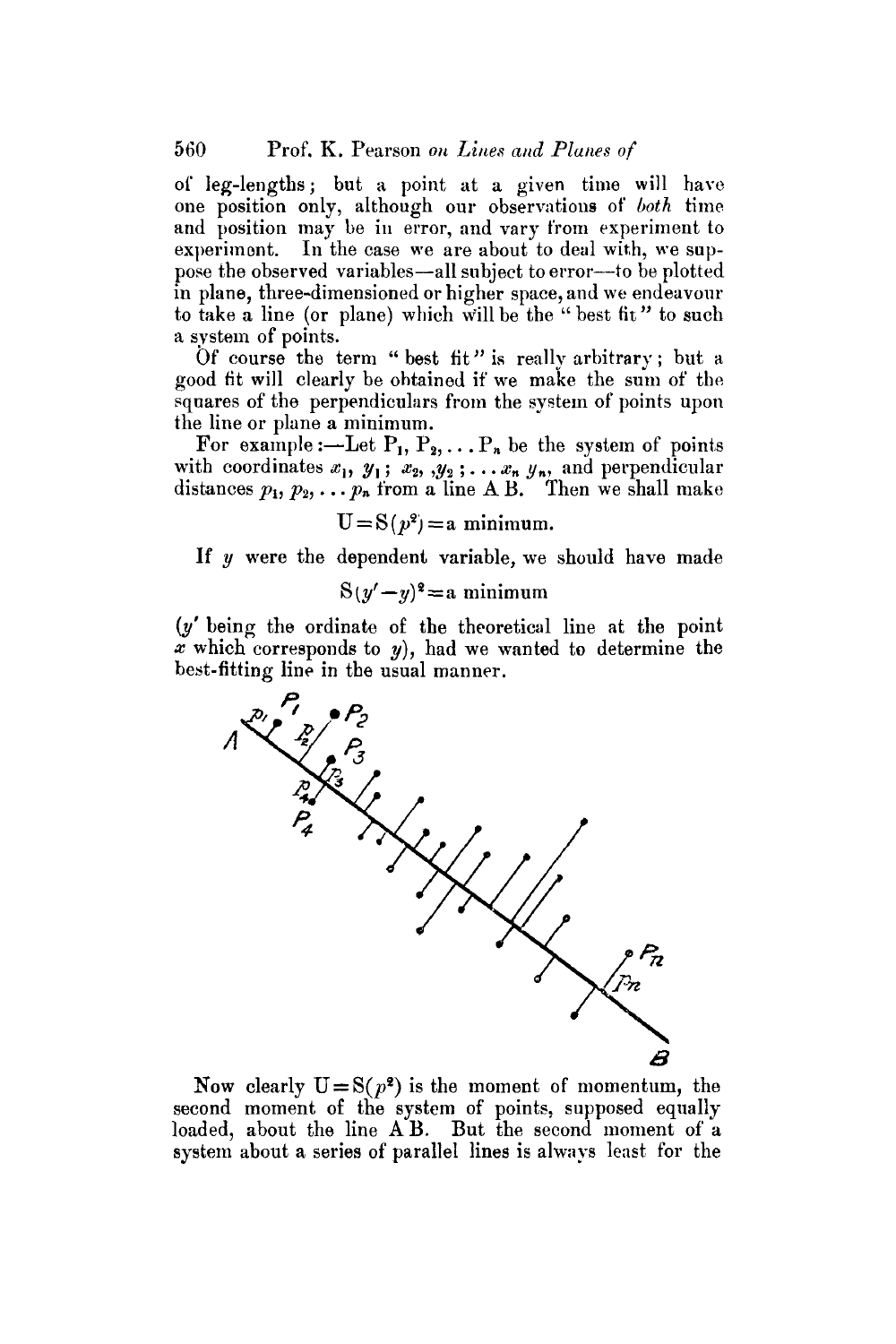line going through the centroid. Hence: *The best-fitting* straight line for a system of points in a space of any order goes *through the centroid of the system.* 

Now let there be  $n$  points each fixed by  $q$  variables  $x_1, x_2 \ldots x_n$ , and let

$$
\bar{x}_1 = \mathcal{S}(x_1)/n, \quad \bar{x}_2 = \mathcal{S}(x_2)/n \dots \bar{x}_q = \mathcal{S}(x_q)/n. \quad . \quad (i.)
$$

fix the eenfroid, or the *mean values* of the variables ;

$$
\sigma^{2}{}_{x_{1}} = S(x_{1}^{2})/n - \bar{x}_{1}^{2}, \quad \sigma^{2}{}_{x_{2}} = S(x_{2}^{2})/n - \bar{x}_{2}^{2}, \dots
$$

$$
\sigma^{2}{}_{x_{q}} = S(x_{q}^{2})/n - \bar{x}_{q}^{2}, \qquad (ii.)
$$

fix the *standard-deviations* (errors of mean square), or indirectly the moments of inertia or second-moments about the axes of coordinates, through the centroid parallel to the axes of the variables  $x_1, x_2...x_n$ . And, lastly, let

$$
r_{x_ux_v}=\frac{\mathrm{S}(x_ux_v)-n\bar{x}_u\bar{x}_v}{n\sigma_{x_v}\sigma_{x_v}}\qquad \qquad \ldots \qquad \qquad \text{(iii.)}
$$

for all pairs of values of u and v from 1, 2, 3, ...  $q$ , fix the *correlations* of the variables, or indirectly the products of inertia or product-moments about the axes.

Now let  $l_1, l_2, l_3, \ldots l_q$  be the generalized direction-cosines of a plane at perpendicular distance  $p$  from the origin. We shall have

$$
l_1^2 + l_2^2 + l_3^2 + \ldots + l_q^2 = 1
$$
, ..., (iv.)

Further, if U be the sum of the squares of the perpendicular distances of the system of  $n$  points from the plane

$$
l_1x_1 + l_2x_2 + l_3x_3 + \ldots + l_qx_q = p, \ldots \ldots \ldots \qquad (v.)
$$

we require to make a minimum of

$$
U = S(l_1x_1 + l_2x_2 + l_3x_3 + \ldots + l_qx_q - p)^2, \quad . \quad (vi.)
$$

by variation of  $l_1, l_2, \ldots l_q$ , p subject to (iv.). Differentiate first with regard to  $p$  and we have

$$
l_1S(x_1) + l_2S(x_2) + l_3S(x_3) + \ldots + l_qS(x_q) - np = 0;
$$
  

$$
\therefore p = l_1\bar{x}_1 + l_2\bar{x}_2 + \ldots + l_q\bar{x}_n, \ldots \ldots \quad \text{(vii.)}
$$

which shows us from (v.) that : *the best-fitting plane passes through the centroid of the system.* 

Now vary (vi.) and add to it Q times the variation of (iv.), Q being an undetermined multiplier. We have, by equating to zero the coefficient of  $dl_u$ ,

$$
l_1S(x_1x_1) + l_2S(x_2x_1) + \ldots + l_uS(x_u^2) + \ldots + l_qS(x_qx_u)
$$
  
- $pS(x_1) + Q(u=0).$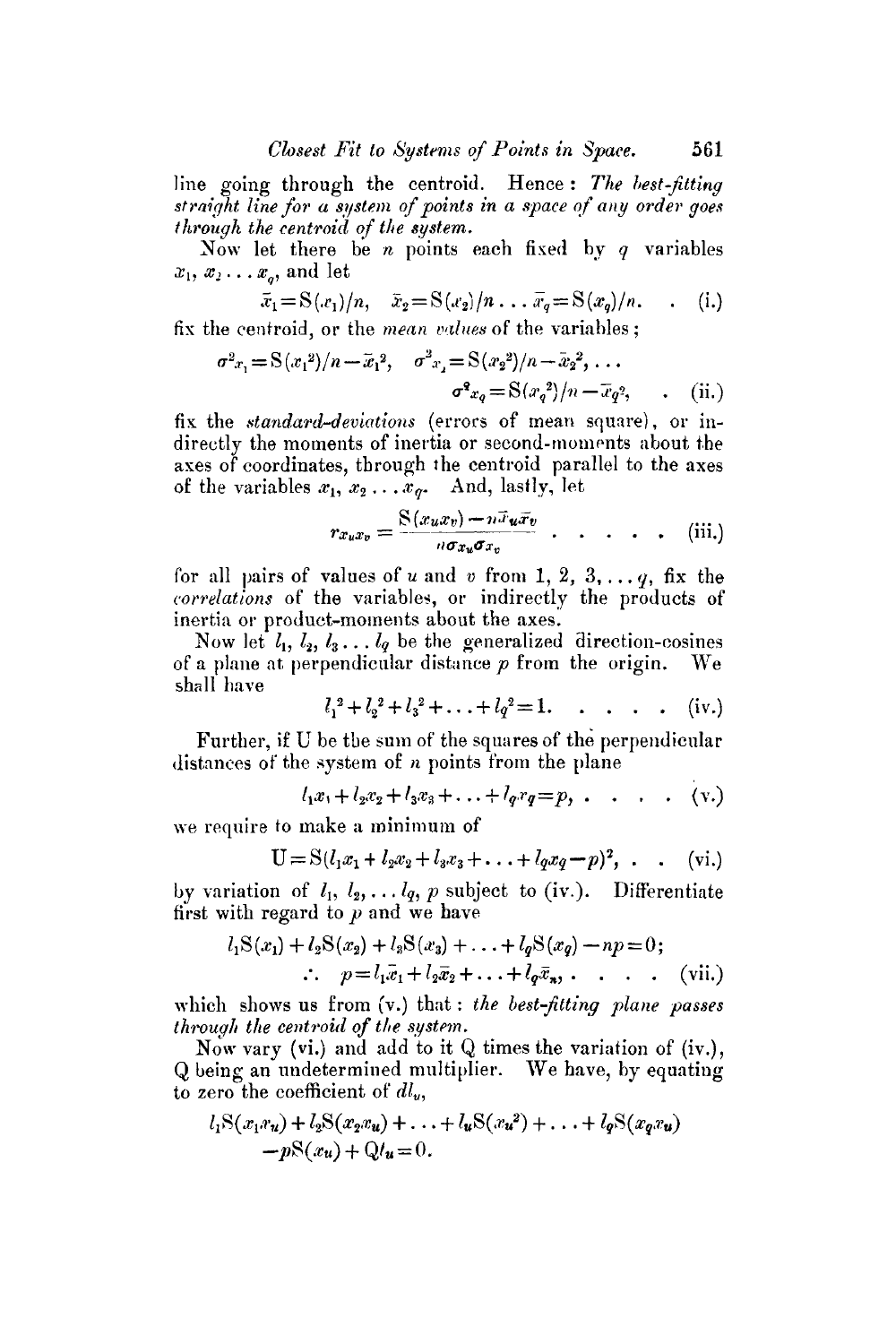562 Prof. K. Pearson *on Lines and Planes of* 

Or, substituting for  $p$  from (vii.) and using (ii.) and (iii.):

$$
l_1 \sigma x_1 \sigma x_u r_{x_1 x_u} + l_2 \sigma x_2 \sigma x_u r_{x_2 x_u} + \dots l_u \sigma x_u^2 + \dots + l_q \sigma x_q x_u r_{x_u x_q}
$$
  
+ 
$$
\frac{Q}{n} l_u = 0, \dots \quad (viii.)
$$

is the type equation.

Now  $(vi.)$  may be written  $:$ 

$$
U = n\{l_1^2\sigma^2 x_1 + l_2^2\sigma^2 x_2 + \dots + l_q^2\sigma^2 x_q + 2l_1l_2\sigma x_1\sigma x_2 r x_1 x_1 + \dots + 2l_{q-1}l_q\sigma x_{q-1}\sigma x_q r x_{q-1} x_q\} \quad , \quad \text{(viii.) } bis
$$

Multiplying each type equation by its corresponding  $l_u$ , adding together and remembering (iv.), we find

$$
\frac{U_m}{n} + \frac{Q}{n} = 0, \text{ or } Q = -U_m,
$$

where  $U_m$  is the minimum value of  $U$ .

Now let  $\Sigma^2$  be the mean square of the residuals, or

$$
\Sigma^2 = \frac{\mathcal{S}(l_1x_1 + l_2x_2 + \dots + l_qx_q - p)^2}{n}.
$$

$$
\frac{Q}{n} = -\Sigma^2,
$$

Then

and a physical meaning has been given to Q,  $\sqrt{-Q/n}$  is the "mean square residual," $-i$ ,  $e$ , the quantity, the square of which is the mean square of the residuals.

The type equation (viii.) may now be written :

$$
l_1 \sigma x_1 \sigma x_u r x_1 x_u + l_2 \sigma x_2 \sigma x_u r x_2 x_u + \ldots + l_u (\sigma^2 x_u - \Sigma^2)
$$
  
+ 
$$
l_q \sigma x_q \sigma x_u r x_q x_u = 0. \quad (ix.)
$$

We can eliminate the  $l$ 's and dividing out row and column of resulting determinant by the corresponding  $\sigma$ , we have:

$$
1 - \frac{\Sigma^2}{\sigma^2 x_1} \qquad r_{x_1 x_2}, \qquad r_{x_1 x_3}, \ldots, r_{x_1 x_2} \qquad = 0, \ldots \qquad (x.)
$$
  

$$
r_{x_2 x_1}, \qquad 1 - \frac{\Sigma^2}{\sigma^2 x_2}, \qquad r_{x_2 x_3}, \ldots, r_{x_2 x_2} \qquad \qquad \ldots \qquad \ldots \qquad \ldots \qquad \ldots \qquad \ldots \qquad \ldots \qquad \ldots \qquad \ldots \qquad \ldots \qquad \ldots \qquad \ldots \qquad \ldots \qquad \ldots \qquad \ldots \qquad \ldots \qquad \ldots \qquad \ldots \qquad \ldots \qquad \ldots \qquad \ldots \qquad \ldots \qquad \ldots \qquad \ldots \qquad \ldots \qquad \ldots \qquad \ldots \qquad \ldots \qquad \ldots \qquad \ldots \qquad \ldots \qquad \ldots \qquad \ldots \qquad \ldots \qquad \ldots \qquad \ldots \qquad \ldots \qquad \ldots \qquad \ldots \qquad \ldots \qquad \ldots \qquad \ldots \qquad \ldots \qquad \ldots \qquad \ldots \qquad \ldots \qquad \ldots \qquad \ldots \qquad \ldots \qquad \ldots \qquad \ldots \qquad \ldots \qquad \ldots \qquad \ldots \qquad \ldots \qquad \ldots \qquad \ldots \qquad \ldots \qquad \ldots \qquad \ldots \qquad \ldots \qquad \ldots \qquad \ldots \qquad \ldots \qquad \ldots \qquad \ldots \qquad \ldots \qquad \ldots \qquad \ldots \qquad \ldots \qquad \ldots \qquad \ldots \qquad \ldots \qquad \ldots \qquad \ldots \qquad \ldots \qquad \ldots \qquad \ldots \qquad \ldots \qquad \ldots \qquad \ldots \qquad \ldots \qquad \ldots \qquad \ldots \qquad \ldots \qquad \ldots \qquad \ldots \qquad \ldots \qquad \ldots \qquad \ldots \qquad \ldots \qquad \ldots \qquad \ldots \qquad \ldots \qquad \ldots \qquad \ldots \qquad \ldots \qquad \ldots \qquad \ldots \qquad \ldots \qquad \ldots \qquad \ldots \qquad \ldots \qquad \ldots \qquad
$$

as a determinantal equation to find  $\Sigma^2$ . We must choose the least root of this equation, for the mean square residual must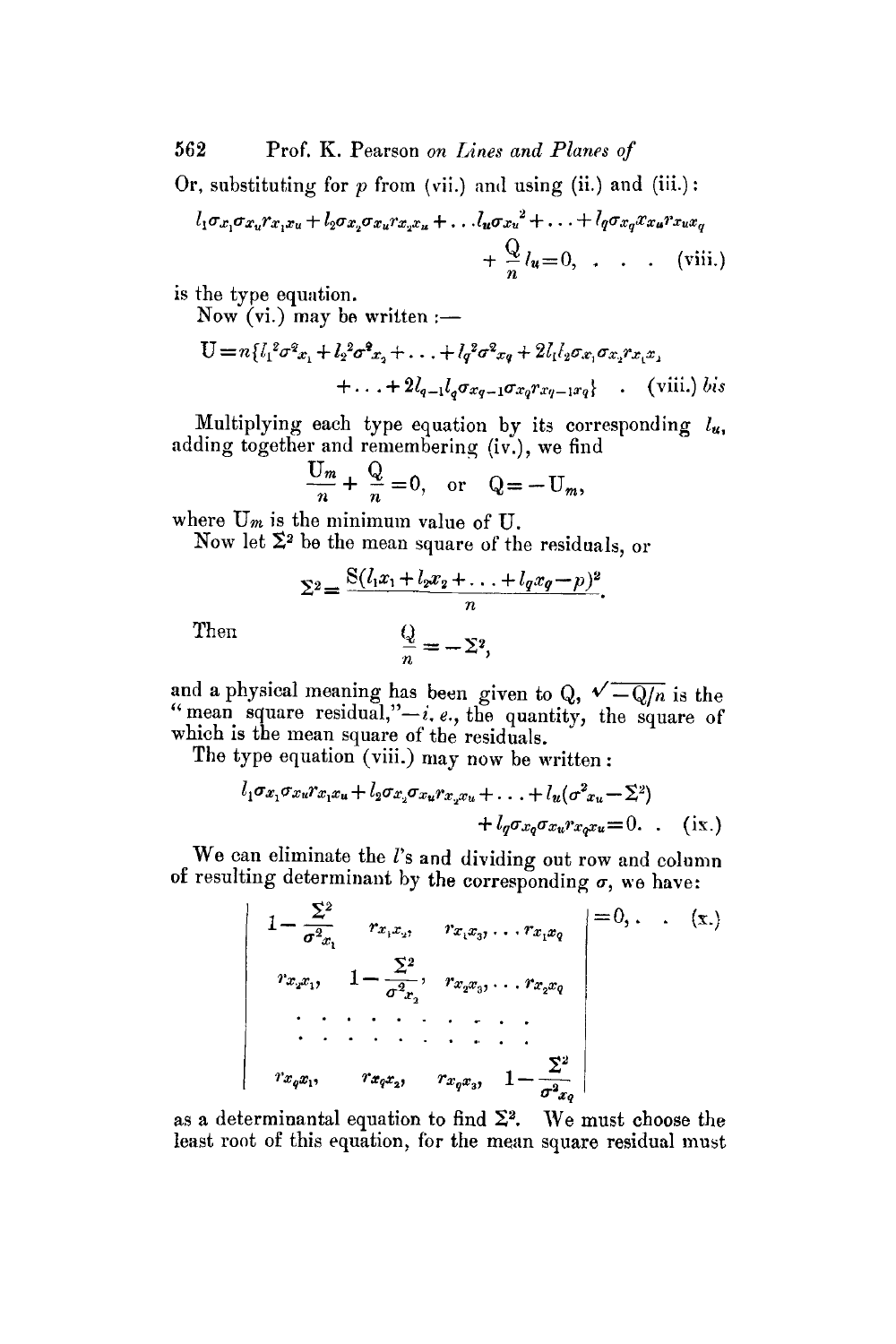be as small as possible. Substitute this value of  $\Sigma^2$  in the type equations (viii.), and we find the required values of  $l_1, l_2 \ldots l_q$ , using (iv.).

This is the complete analytical solution of the problem of drawing the best-fitting plane through  $n$  non-coplanar points. We see that it depends only on a knowledge of the means, standard-deviations, and correlations of the  $q$  variables.

Whenever we may suppose that variation is due to errors of observation or measurement, $-i$ , e., is not organic, but there exists a unique functional relation between the true values of the variables,--then, assuming it of the first degree, we may determine the best values of the constants in the manner given above.

(3) A geometric.d interpretation is of course to be found from (viii.) *bis.* Consider the quadric

$$
\sigma^{2} x_{1} x_{1}^{2} + \sigma^{2} x_{2} x_{2}^{2} + \ldots + \sigma^{2} x_{q} x_{q}^{2} + 2 \sigma x_{1} \sigma x_{2} x_{1} x_{2} x_{2} \n+ \ldots + 2 \sigma x_{q-1} \sigma x_{q} x_{q-1} x_{q} x_{q-1} x_{q} = \epsilon^{4}, \ldots \quad (xi.)
$$

where  $\epsilon$  is any line. Then this quadric will be " ellipsoidal" since the coefficients of  $x_1^2 \ldots x_q^2$  are all positive quantities. Let R be its radius-vector measured in the direction  $l_1, l_2, \ldots l_q$ , or perpendicular to the plane from which we are measuring the residuals ; then clearly:

$$
U = n\epsilon^4/R^2,
$$
  
or 
$$
\Sigma^2 = \epsilon^4/R^2. \quad . \quad . \quad . \quad . \quad . \quad (xii.)
$$

Thus the inverse square of the radius of this *"ellipsoid"*  measures the square of the mean square residual. We shall speak of the ellipsoid as the *ellipsoid of residuals*. Since  $\Sigma$  is to be a minimum, R must be a maximum ; or we conclude : *that the best-fitting plane is perpendicular to the greatest axis of the ellipsoid of residuals and the minimum mean square residual varies inversely as the length of this axis.* 

A case of failure can only arise if the ellipsoid of residuals degenerates into an " oblate spheroid," *i.e.*, when every plane through its shorter axis is one of *"* best fit," or into a sphere, when every plane through the centroid of the system of points is an equally good fit. This sphericity of distribution of points in space involves the vanishing of all the correlations between the variables and the equality of all their standarddeviations. It corresponds to isotropic inertia in the theory of moments in dynamics.

(4) The theory of the best-fitting straight line need not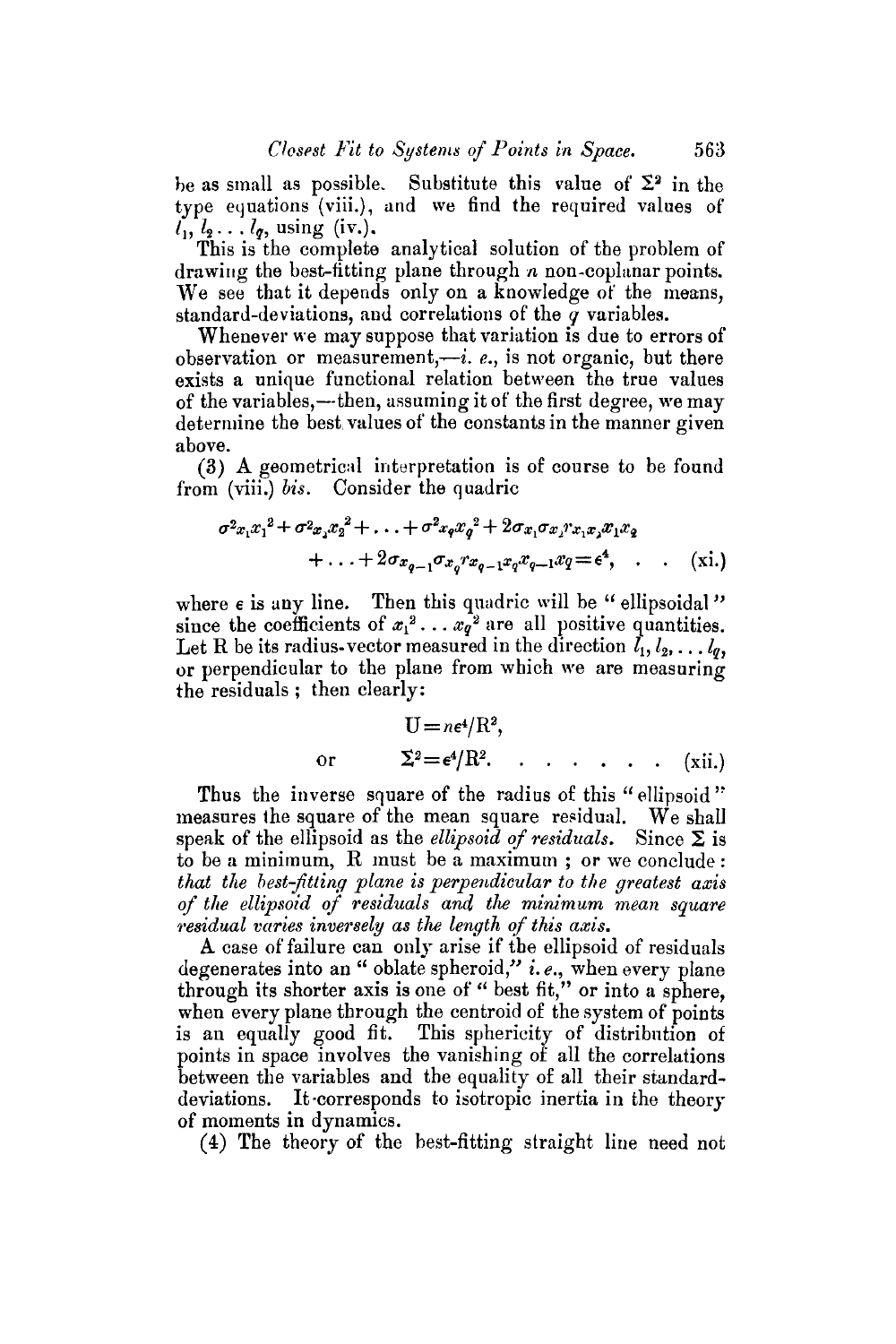564 Prof. K. Pearson *on Lines and Planes of* 

detain us long. Let its equation be

$$
\frac{x_1 - x_1'}{l_1} = \frac{x_2 - x_2'}{l_2} = \frac{x_3 - x_3'}{l_3} = \dots \frac{x_q - x_q'}{l_q} = \rho. \quad \text{(xiii.)}
$$

Draw the plane perpendicular to this line through  $x_1, x_2,$  $x_3', \ldots, x_n';$  i. e.,

$$
l_1x_1 + l_2x_2 + l_3x_3 + \ldots + l_qx_q = H,
$$

where  $H = l_1 x_1' + l_2 x_2' + l_3 x_3' + \ldots + l_q x_q'.$ 

Then if  $p$  be the perpendicular from any point in space on the line (xiii.):

$$
p^{2} = (x_{1} - x_{1}')^{2} + (x_{2} - x_{2}')^{2} + \ldots + (x_{q} - x_{q}')^{2}
$$
  
 
$$
- \{l_{1}(x_{1} - x_{1}') + l_{2}(x_{2} - x_{2}') + l_{3}(x_{3} - x_{3}') + \ldots + l_{q}(x_{q} - x_{q}')\}^{2}.
$$

Now  $x_1', x_2' \ldots x_q'$  and  $l_1, l_2 \ldots l_q$ , subject to the relation  $l_1^2 + l_2^2 + l_3^2 + \ldots + l_q^2 = 1$ , are the constants at our disposal. Sum  $p^2$  and differentiate to find when  $U = S(p^2)$  is a minimum. We have for type equation

$$
S(x_{u}-x_{u'})-l_{u}[S\{l_{1}(x_{1}-x_{1'})+l_{2}(x_{2}-x_{2'})+\ldots+l_{q}(x_{q}-x_{q'})\}]=0,
$$

whence we see:

$$
\frac{S(x_u) - nx_u'}{l_u} = \text{symmetrical function of } x\text{'s.}
$$

Or, we must have

$$
\frac{\overline{x}_1 - x_1'}{\overline{l}_1} = \frac{\overline{x}_2 - x_2'}{\overline{l}_2} = \ldots = \frac{\overline{x}_q - x_q'}{\overline{l}_q},
$$

which show us that the straight line passes (as we have already noted) through the centroid of the system. We can accordingly take  $x_1, x_2, \ldots, x_q$  to be that centroid, and we find :

$$
\Sigma'^2 = \frac{U}{n} = \frac{S(p^2)}{n} = \sigma^2 x_1 + \sigma^2 x_2 + \ldots + \sigma^2 x_q
$$
  
-  $\left[ l_1^2 \sigma^2 x_1 + l_2^2 \sigma^2 x_2 + \ldots + l^2 q \sigma^2 x_q + 2 l_1 l_2 \sigma x_1 \sigma x_2 r x_1 x_2 + \ldots + 2 l_{q-1} l_q \sigma x_{q-1} \sigma x_q r x_{q-1} r x_q \right].$ 

But the expression in square brackets is precisely the square of the mean square residual with regard to the plane,

$$
l_1(x_1-\bar{x}_1)+l_2(x_2-\bar{x}_2)+\ldots+l_q(x_q-\bar{x}_q)=0,
$$

or  $\Sigma^2$ . Thus we have:

$$
\Sigma^{l_2} = \sigma^2 x_1 + \sigma^2 x_2 + \ldots + \sigma^2 x_q - \Sigma^2.
$$

Now clearly  $\sigma^2_{x_1}+\sigma^2_{x_2}+\ldots+\sigma^2_{x_q}$  is a constant. Hence  $\Sigma^{\prime}$  will be a minimum when  $\Sigma^2$  is a maximum, or when the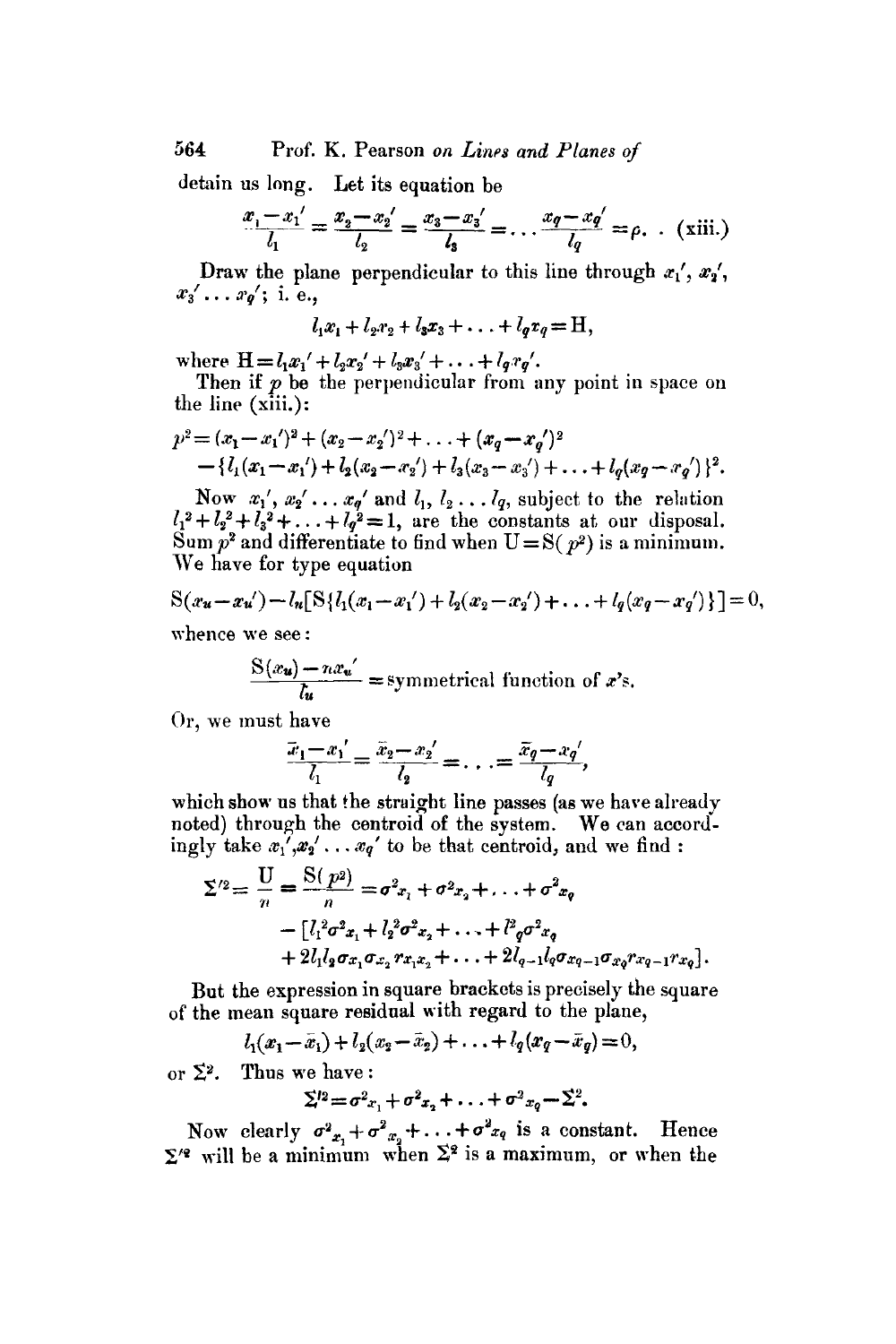plane perpendicular to the best-fitting line is perpendicular to the least axis of the ellipsoid of residuals. Thus we find : *That the line which fits best a system of n points in q-fold space passes throuflh the centroid of the system and coincides in direction with the least axis of the ellipsoid of residuals.* 

The mean square residual (which measures of course the closeness of the fit) is given by

$$
\Sigma' = \sqrt{\sigma^2 x_1 + \sigma^2 x_2 + \ldots + \sigma^2 x_2 - \frac{\epsilon^4}{R^2}}, \qquad (xiv.)
$$

where R is the least radius of the ellipsoid of residuals. The direction-cosines of the line can be found from (ix.) by giving  $\Sigma^2$  the least value among the roots of  $(x.)$ .

Clearly the plane of best fit passes through the line of best fit, and is further perpendicular to the greatest radius, the maximmn axis of the ellipsoid of residuals.

(5) While the geometry of lines and planes of best fit is thus seen to be very simple from the standpoint of inertia ellipsoids,--particularly from the consideration of the surface which, for the theory of errors, I have termed the ellipsoid of residuals,-they most frequently occur, perhaps, in the case of correlated variations or errors, and it is thus of interest to consider them in relation to the ellipses and ellipsoids which arise as " contours *'"* in correlation surfaces.

Now take the case of two variables  $x$  and  $y$  only, the type-ellipse of the contours of the correlation surface is, when referred to its centroid as origin :

$$
\frac{x^2}{\sigma_{x}^2} + \frac{y^2}{\sigma_{y}^2} - \frac{2r_{xy}xy}{\sigma_x \sigma_y} = 1.
$$

Compare this with the ellipse of residuals

$$
\sigma^2 x x'^2 + \sigma^2 y y'^2 + 2 \sigma x \sigma y r x y x' y' = \epsilon^4.
$$

Clearly if we take  $x' = y$ ,  $y' = -x$ , and  $e^4 = \sigma^2 x \sigma^2 y$  the ellipse of residuals becomes the correlation type-ellipse. Further,  $x^{2} + y^{2} = x^{2} + y^{2}$ , or the two ellipses have equal rays, but they are at right-angles to each other. Thus the best-fitting straight line for the system of points coincides in direction with the major axis of the correlation ellipse, and the mean square residual for this line

$$
= \frac{\text{product of standard deviations}}{\text{semi-major axis of correlation ellipse}}.
$$
  
*Phil, Mag.* S. 6. Vol. 2. No. 11. Nov. 1901. 2. P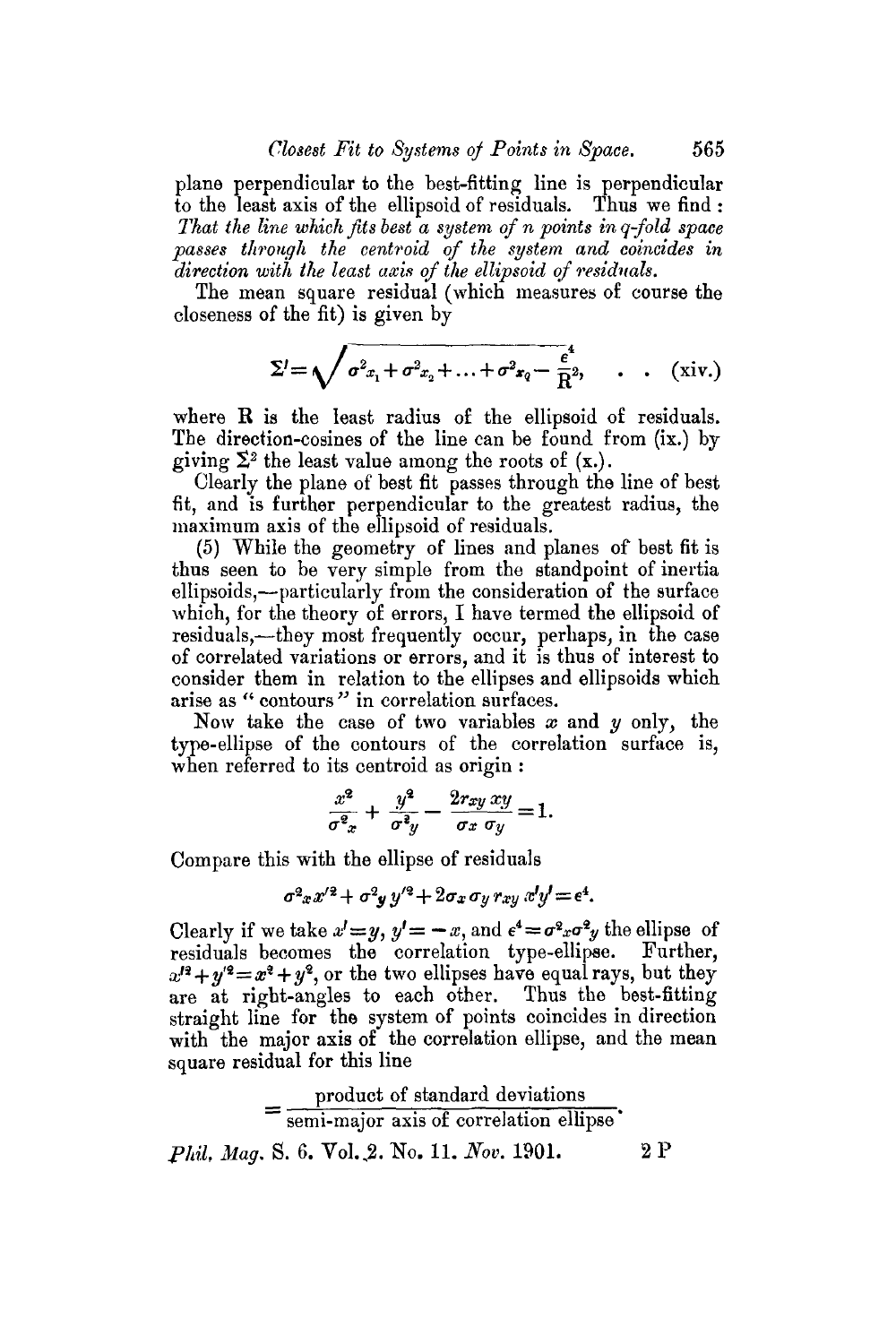### 566 Prof. K. Pearson *on Lines and Planes 07*

The geometry of these results is indicated in the accompanying  $diagram :=$ 



Physically the axes of the correlation type-ellipse are the directions of independent or uncorrelated variation. Hence the line of best fit is a direction of uncorrelated variation.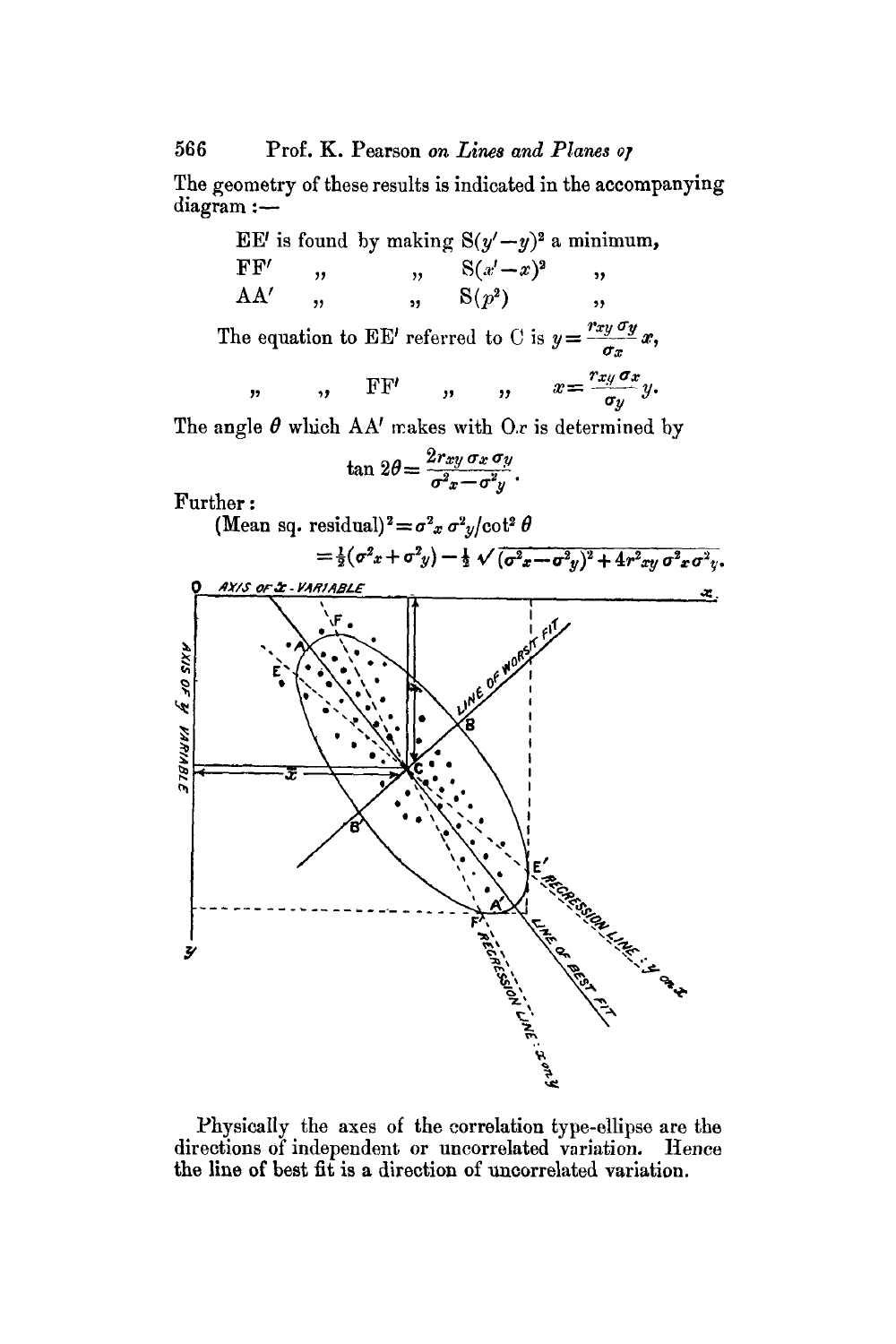### *Closest Fit to Systems of Pdnts in Space.* 567

(6) We turn to the correlation type-" ellipsoid" for  $q$ variables. It is  $*$ :

$$
\Delta_{11} \frac{x_1^2}{\sigma^2 x_1} + \Delta_{22} \frac{x_2^2}{\sigma^2 x_2} + \ldots \Delta_{qq} \frac{x_q^2}{\sigma^2 x_q} + 2 \Delta_{12} \frac{x_1 x_2}{\sigma_{x_1} \sigma_{x_2}} + \ldots + 2 \Delta_{q-1q} \frac{x_{q-1} x_q}{\sigma_{x_q-1} \sigma_{x_q}} = 1, \ldots \quad (xv.)
$$

where  $\Delta_{11}$ ,  $\Delta_{22}$ ,  $\Delta_{12}$ ...  $\Delta_{q-1q}$ ,  $\Delta_{qq}$  are the minors corresponding to the constituents marked by the same subscripts of the determinant :

$$
\Delta = \begin{vmatrix} 1 & r_{13} & r_{13} & \dots & r_{1q} \\ r_{21} & 1 & r_{23} & \dots & r_{2q} \\ \vdots & \vdots & \vdots & \vdots & \vdots \\ r_{q1} & r_{q2} & r_{q3} & \dots & 1 \end{vmatrix} \qquad \qquad (xvi.)
$$

Now let us find the directions and magnitudes of the principal axes of this ellipsoid. We must make

$$
u^2 = x_1^2 + x_2^2 + \ldots + x_q^2
$$

a maximum. Or if Q be an indeterminate multiplier, we have :

(Au+Qa~x,) x.\_s +A1 x~ +A~a xs + ... +Alq x--~q----0, O'.~ 1 O'.V~ {T,V a O',z'q ~73 2q 9 9 9 9 9 9 ~ 9 9 9 9 ~ 9 ~ . 9 9

$$
\Delta_{1q}\frac{x_1}{\sigma_{x_1}}+\Delta_{2q}\frac{x_2}{\sigma_{x_2}}+\Delta_{3q}\frac{x_3}{\sigma_{x_3}}+\ldots+(\Delta_{q}+Q\sigma^2 x_q)\frac{x_q}{\sigma_{x_q}}=0(\text{xvii.})
$$

Multiply the last  $q-1$  of these equations by  $r_{12}, r_{13}, \ldots r_{1q}$ respectively and add them to the first, then we know that :

$$
\Delta_{11}+r_{12}\,\Delta_{12}+r_{13}\,\Delta_{13}+\ldots+r_{1q}\,\Delta_{1q}=\Delta,
$$

and if  $u$  be not  $1$ :

$$
\Delta_{1u}+r_{12}\Delta_{2u}+r_{13}\Delta_{3u}+\ldots+r_{1q}\Delta_{qu}=0.
$$

+ Phil. Trans. vol. clxxxvii. A, p. 302. 2P2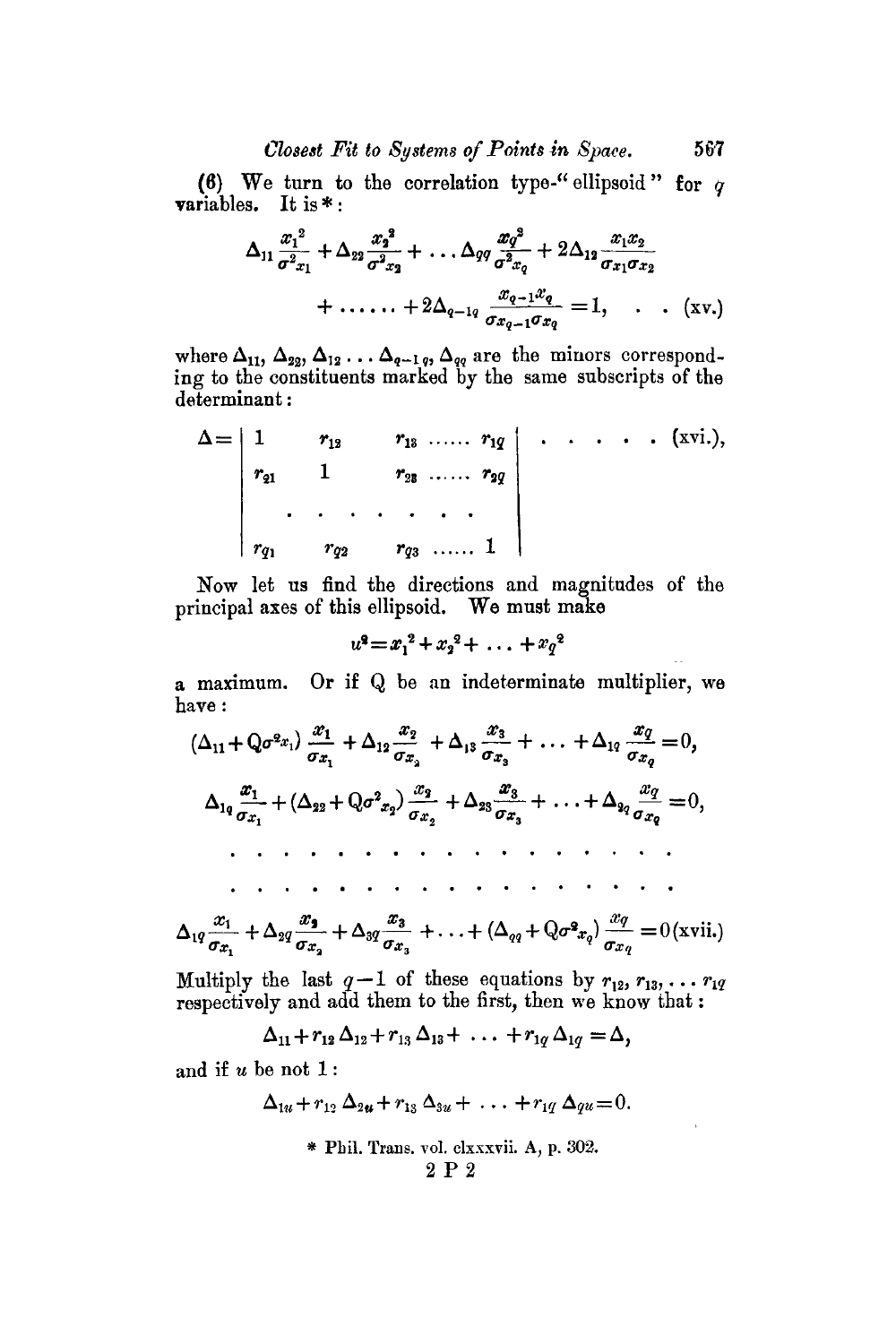568 Prof. K. Pearson *on Lines and \_Planes of* 

Hence:

qa, l ax 2 + riaQ~ *xa +"" + rlqQa~xq ~7 = o, 0"2 3 v xq*  which may be written : Or system (xvii.) may be replaced by : **' (** AR2\ *rl~xlax~ax~ Jr x~a2x~ 1-- \_T-| Jr r~xa~x3(rx~ + 9 9 9 jr r2qxqqxqo'x 2 =* 0, *O'X2 / 9 9 9 \* 9 9 9 9 \* 9 . 9 . 9 9 . . rlqXlaXqO'x 1 jr r~x2o'x2qx q Jr r~qxaa~aax jr + x~2q~x (1 -- AR 0 9 ff2v q ]*  9 (xviii.)

For multiplying (xvii.) by  $x_1, x_2, \ldots x_q$  respectively and adding, we find

 $1+Qu^2=0;$ 

or if R be a maximum or minimum value of u,  $Q = -1/R^2$ .

Now-compare these equations with those we obtain for the directions and magnitudes of axes of the ellipsoid of residuals:

$$
\sigma^2 x_1 x_1^{12} + \sigma^2 x_2 x_2^{12} + \ldots + \sigma^2 x_q x_q^{12} + 2r_{12} \sigma x_1 \sigma x_2 x_1^{1} x_2^{1} + \ldots + 2r_{q-1q} \sigma x_{q-1} \sigma x_q x_1^{1} - x_q x_q^{1} = \epsilon^4 \cdot (\text{xxx.})
$$

These are :

$$
x_1' \sigma^2 x_1 \left( 1 - \frac{\epsilon^4}{R^{12} \sigma^2 x_1} \right) + r_{12} x_2' \sigma x_2 \sigma x_1 + \dots + r_{12} x_q' \sigma x_q \sigma x_1 = 0,
$$
  
\n
$$
r_{12} x_1' \sigma x_1 \sigma x_2 + x_2' \sigma^2 x_2 \left( 1 - \frac{\epsilon^4}{R^{2} \sigma^2 x_2} \right) + \dots + r_{22} x_q' \sigma x_q \sigma x_2 = 0,
$$
  
\n
$$
\dots \dots \dots \dots \dots \dots \dots
$$
  
\n
$$
r_{12} x_1' \sigma x_1 \sigma x_q + r_{22} x_2' \sigma x_2 \sigma x_q + \dots + x_q' \sigma^2 x_q \left( 1 - \frac{\epsilon^4}{R_1^2 \sigma^2 x_q} \right) = 0
$$
  
\n
$$
\dots \quad (XX.)
$$

Now eliminate the x's from (xviii.) and the x's from (xx.) and we have precisely the same determinant to find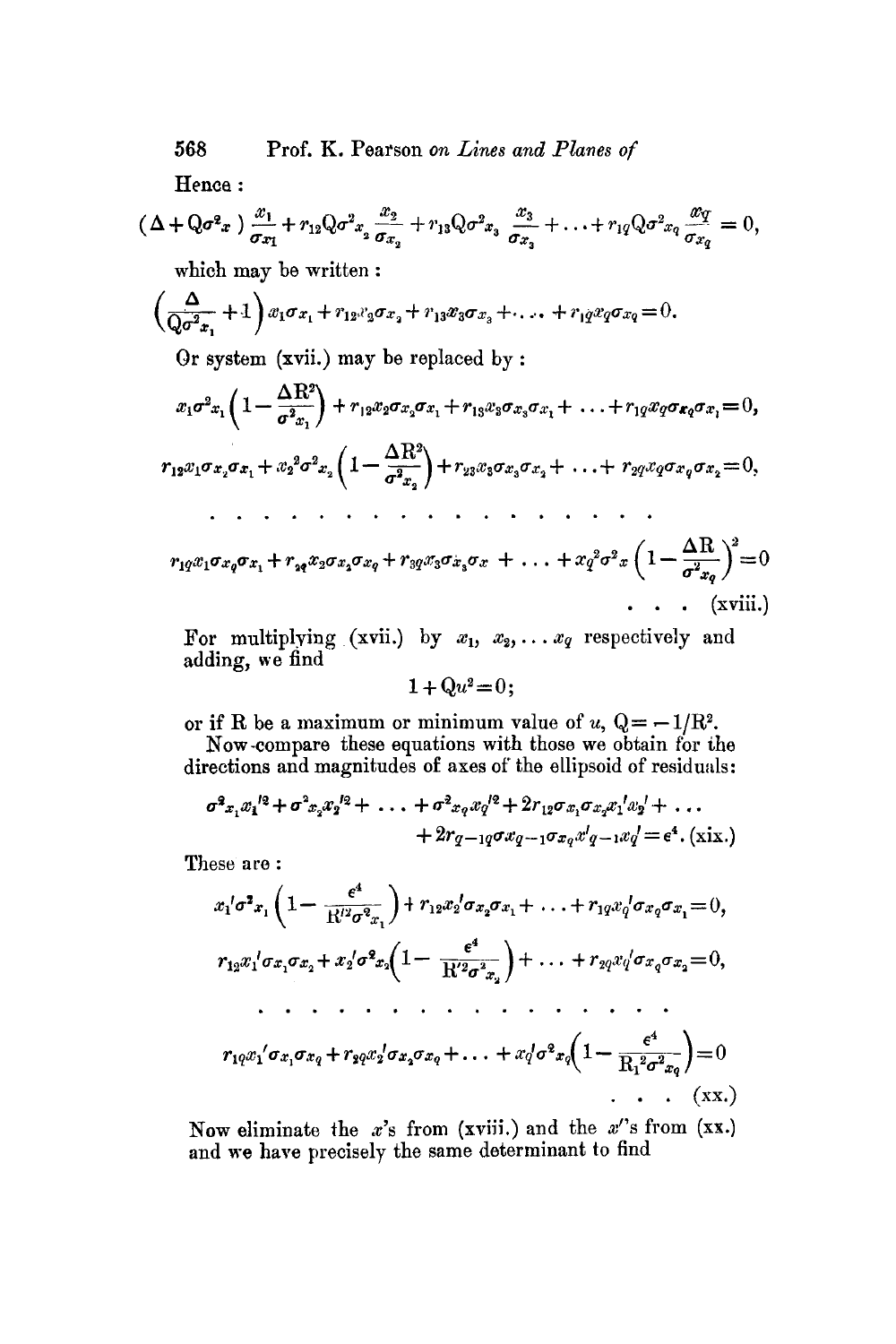$\Delta R^*$  and  $\epsilon^4/R'^2$ . Hence for the semi-axes or max.-min. values :

$$
\Delta R^2 = \epsilon^4/R^2 \ldots \ldots \ldots \ldots \ldots (xxi.)
$$

Equations (xviii.] and (xx.) will now give the same values for the ratios of the x's and of the  $x$ 's, or for any axis:

$$
x_1/x_1' = x_2/x_2' = x_3/x_3' = \dots = x_q/x_q' \dots \quad \text{(xxii.)}
$$

But (xxii.) combined with (xxi.) gives us :

$$
x_1 = \frac{\epsilon^2}{\sqrt{\Delta}} \frac{x_1'}{R'^2}, \quad x_2 = \frac{\epsilon^2}{\sqrt{\Delta}} \frac{x_2'}{R'^2}, \ldots, x_q = \frac{\epsilon^2}{\sqrt{\Delta}} \frac{x_q'}{R'^2} \quad (\text{xxiii.)}
$$

In other words, if we define points given by (xxiii.) to be corresponding points, $-i$ , e., if corresponding points lie on the same line at distances inversely as each other from the origin,then the ends of the principal axes of the two ellipsoids are corresponding points. Thus the principal axes of the correlation ellipsoid coincide with those of the ellipsoid of residuals in direction, and a minimum axis of the one is a maximum axis of the other and *vice versa.* We therefore conclude :

(i.) That the best fitting plane to a system of points is perpendicular to the least axis of the correlation ellipsoid, and that if  $2 R_{\text{min}}$  be the length of this axis the mean square residual =  $\sqrt{\Delta} \times R$  <sub>min.</sub> where  $\Delta$  is the well-known determinant of the correlation coefficients.

(ii.) The best-fitting straight line to a system of points coincides in direction with the maximum axis of the correlation ellipsoid, and the mean square residual

 $=\sqrt{\sigma_{x_1}^2 + \sigma_{x_2}^2 + \sigma_{x_3}^2 + \ldots + \sigma_{x_q}^2 - \Delta}$ . R<sup>2</sup>max., (xxiv.) where 2 R  $_{\text{max}}$  is the length of the maximum axis.

We have thus the properties of the best-fitting plane and line in terms of the correlation ellipsoid, which is the one generally adopted for variation problems. At the same time our investigation shows us that the  $q$  directions of independent variation and the standard-deviations of the independent variables may be found from the ellipsoid of residuals, which will usually be a process involving much simpler arithmetic.

(7) *Numerical Illustrations.* 

*Case* (i.). Find the best fitting straight line to the following system of points supposed of equal weight :

| $x = 0$        | $y = 5.9$ | $x = 4.4$ | $y = 3.7$ |
|----------------|-----------|-----------|-----------|
| $x = \sqrt{9}$ | $y = 5.4$ | $x = 5.2$ | $y = 2.8$ |
| $x=1.8$        | $y = 4.4$ | $x = 6.1$ | $y = 2.8$ |
| $x = 2.6$      | $y = 4.6$ | $x = 6.5$ | $y = 2.4$ |
| $x = 3.3$      | $y = 3.5$ | $x=7.4$   | $y=1.5$   |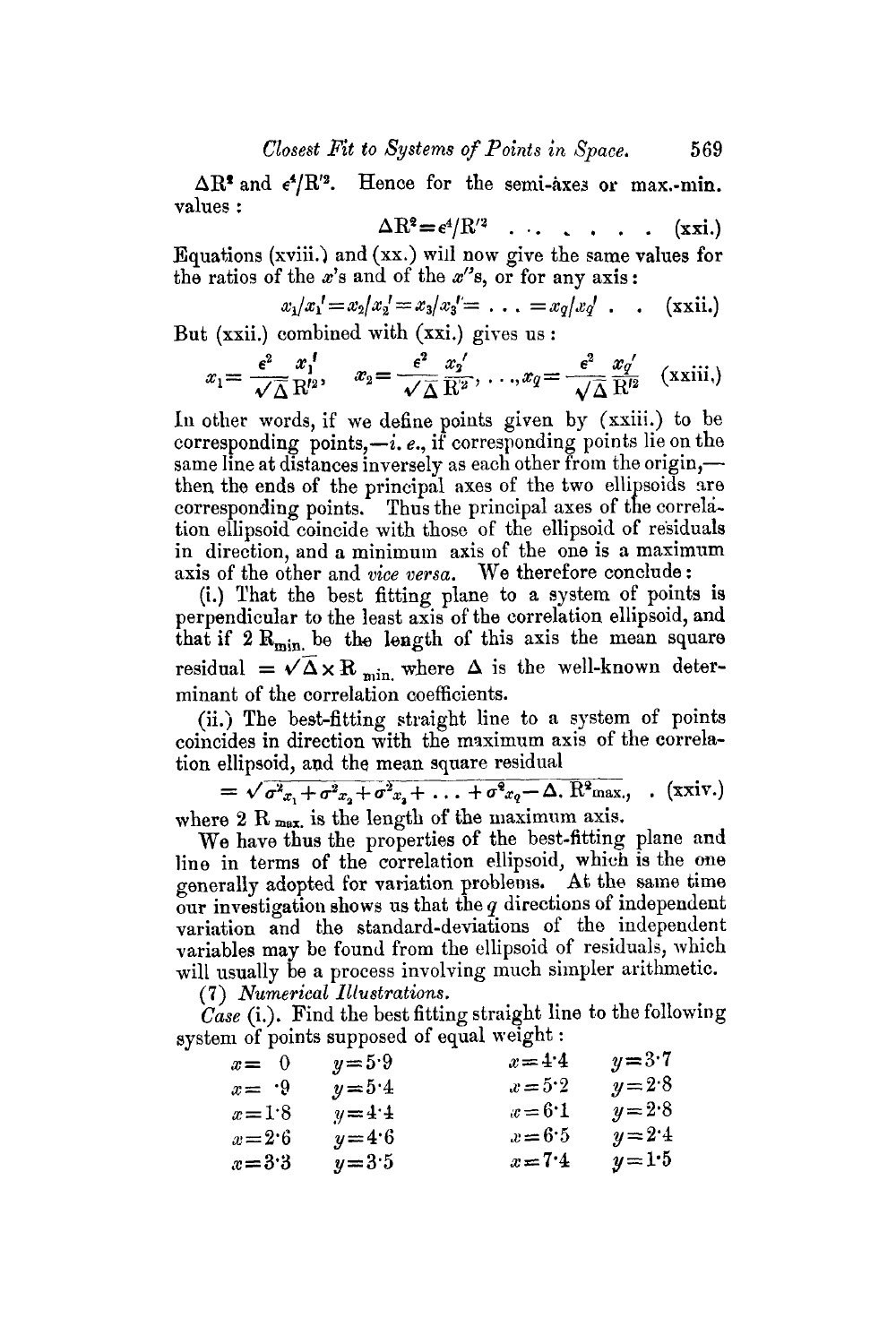## 570 Prof. K. Pearson *on Lines and \_Planes of*

We have at once :

$$
\begin{array}{rcl}\n\overline{x} &=& 3.82 \\
\sigma_x &=& 2.3748 \\
r_{xy} &=& -.9765 \\
\tan 2\theta &=& 2r_{xy}\sigma_x\sigma_y/(\sigma_x^2 - \sigma_y^2) = -1.5535.\n\end{array}
$$

Hence:  $tan \theta = -0.54556$ , or the best-fitting line passes through the point  $3.82$ ,  $3.70$  at a slope of  $-546$ . This line is shown in the accompanying diagram by AB. The mean is shown in the accompanying diagram by  $AB$ .



0 .~" square residual is "2484. Had we made *S(y--y')2a* minimam, the slope of the "best-fitting" line would have been  $-5396$ and the mean square residual  $2828$ ; had we made  $S(x-x')^2$ a minimum, the slope of the *"* best-fitting" line would have been  $-5659$ , and the mean square residual  $5118$ . These lines are of course the regression lines of slopes  $r_{xy} \sigma_y / \sigma_x$  and  $\sigma_y/(r_{xy}\sigma_x)$  to the horizontal and mean square vertical and horizontal residuals of  $\sigma_y \sqrt{1-r^2}$  and  $\sigma_x \sqrt{1-r^2}$  respectively.

| <i>Illustration</i> (2).—The following system gives four values |  |  |  |
|-----------------------------------------------------------------|--|--|--|
| of a certain function $z$ :                                     |  |  |  |

|        | $x=2$ , | $x=4$ . |
|--------|---------|---------|
| $y=16$ | 219     | 127     |
| $y=26$ | 261     | 231     |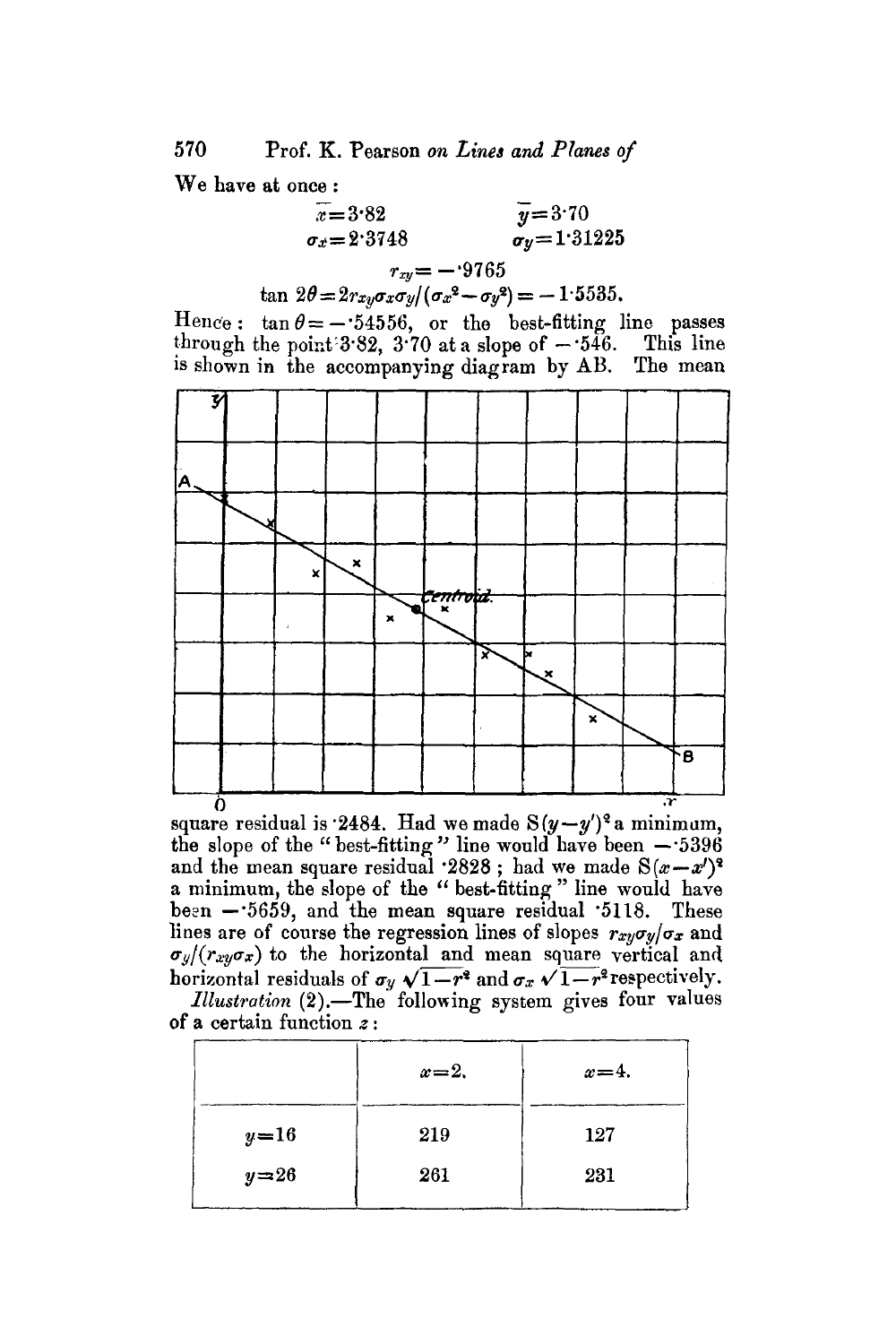Let us find the best-fitting plane, treating these as four points in three-dimensioned space. We have at once

 $x = 3,$   $y = 21,$   $z = 209.5$  $\sigma_x = 1,$   $\sigma_y = 5,$   $\sigma_z = 50.0275$  $r_{zy}\sigma_{y}\sigma_{z} = 182.5,$   $r_{xz}\sigma_{x}\sigma_{z} = -30.5,$   $r_{xy}\sigma_{x}\sigma_{y} = 0.$ Thus the ellipsoid of residuals is:

$$
x^2 + 25y^2 + 2502 \cdot 75z^2 + 365yz - 61xz = e^4.
$$

The equations to find the direction-cosines are :

$$
\left(2+2\frac{Q}{n}\right)l_1+0 \cdot l_2-61 \cdot l_3=0,
$$
  
0 \cdot l\_1+\left(50+2\frac{Q}{n}\right)l\_2+365 l\_3=0  
-61 l\_1+365 l\_3+\left(5005 \cdot 5+2\frac{Q}{n}\right)l\_3=0.

Whence writing  $2\frac{Q}{n} = \chi$  (*n*=number of points=4) the cubic for  $\chi$  is:

 $C=\chi^3 + 5057.5\chi^2 + 123,440\chi + 48,050 = 0.$ 

We want the *least* root:

 $\chi=0, \ \mathbb{C}=\pm; \ \chi=-.5, \ \mathbb{C}=-; \ \chi=-100, \ \mathbb{C}=\pm; \ \chi=-\infty$ ,  $C=-$ . Thus the required root lies between 0 and  $-5$ . It is easily found to be

$$
\chi_{\rm I}=-395,660.
$$

Thus  $-\frac{\infty}{n}$  = 197830, and the mean square residual

$$
=\sqrt{-\frac{Q}{n}}=4448.
$$

We easily deduce :

$$
\frac{l_1}{38 \cdot 02187} = -\frac{l_2}{7 \cdot 35823} = \frac{l_3}{1}.
$$

Thus the best-fitting plane is:

 $38.02187 (x-3) -7.35823 (y-21) + z-209.5=0,$ or:

$$
z + 38.02187 x - 7.35823 y - 169.03778 = 0. \quad (xxv.)
$$

If we find the values for  $z$  for given  $x$  and  $y$ , say those of the four points, which are

 $211.7, 135.7, 283.3, 207.3,$ 

we should not be impressed by the goodness of the fit. But